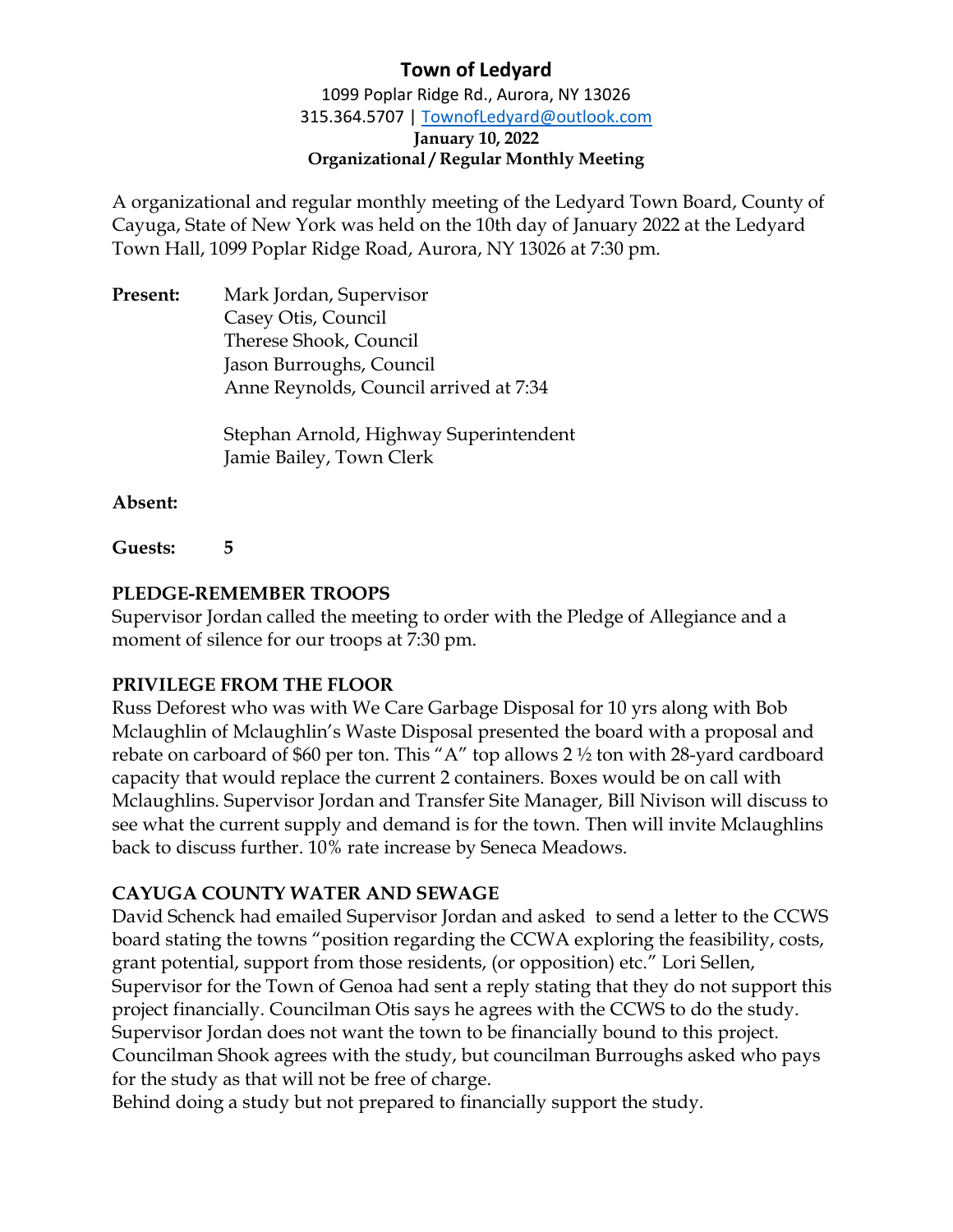1099 Poplar Ridge Rd., Aurora, NY 13026 315.364.5707 | [TownofLedyard@outlook.com](mailto:TownofLedyard@outlook.com) **January 10, 2022 Organizational / Regular Monthly Meeting**

The town encourages the study but does not support it monetarily at this time. All board members approve.

## **METHANE PIPELINE**

Councilman Burroughs explained how the methane pipeline for Aurora Ridge Dairy has a Methane Digester to generate renewable natural gas. The gas off the digester will go through pipeline to Sunnyside, clean, compress, and trucked to port and put into the nearest pipeline. This pipeline will be going across Aurora Ridge, Talcott's and Vails property and across north corner of Poplar Ridge Rd. on Dixon Rd.

# **CWIO**

Sent an invoice stating that the Town owes \$1,302 due June 30,2022. Minutes from November 8, 2021 stated the town would pay \$700 WITH stipulations.

# **ADOPTIONS AND APPOINTMENTS 2022**

Motion: To approve the Adoptions and Appointments of 2022 **Motion By: Seconded By: Motion Carried** Ayes 4

| Ayes        |  |
|-------------|--|
| <b>Nays</b> |  |

**Motion Passed**

# **ADOPT THE FOLLOWING:**

- VACATION POLICY FOR 2022
- PROCUREMENT POLICY
- RETENTION AND DISPOSITION SCHEDULE (LGS-1)
- RULES OF ORDER FOR TOWN BOARD MEETINGS
- MEETING TIMES: SECOND **MONDAY** OF EACH MONTH @ 7:30PM
- CITIZEN AS DESIGNATED NEWSPAPER
- CAYUGA LAKE NATIONAL BANK FOR TOWN BANK
- DESIGNATE MARK JORDAN AS FISCAL OFFICER
- ADOPT PUBLIC HOURS FOR TOWN HALL 9AM-12PM TUESDAY, THURSDAY, AND SATURDAY

# **APPROVE ANNUAL & TERM APPOINTMENTS FOR THE TOWN OF LEDYARD**

- DEPUTY SUPERVISOR –
- DEPUTY TOWN CLERK MAUREEN MACNAMARA
- DEPUTY HIGHWAY SUPERINTENDENT TYLER SMITH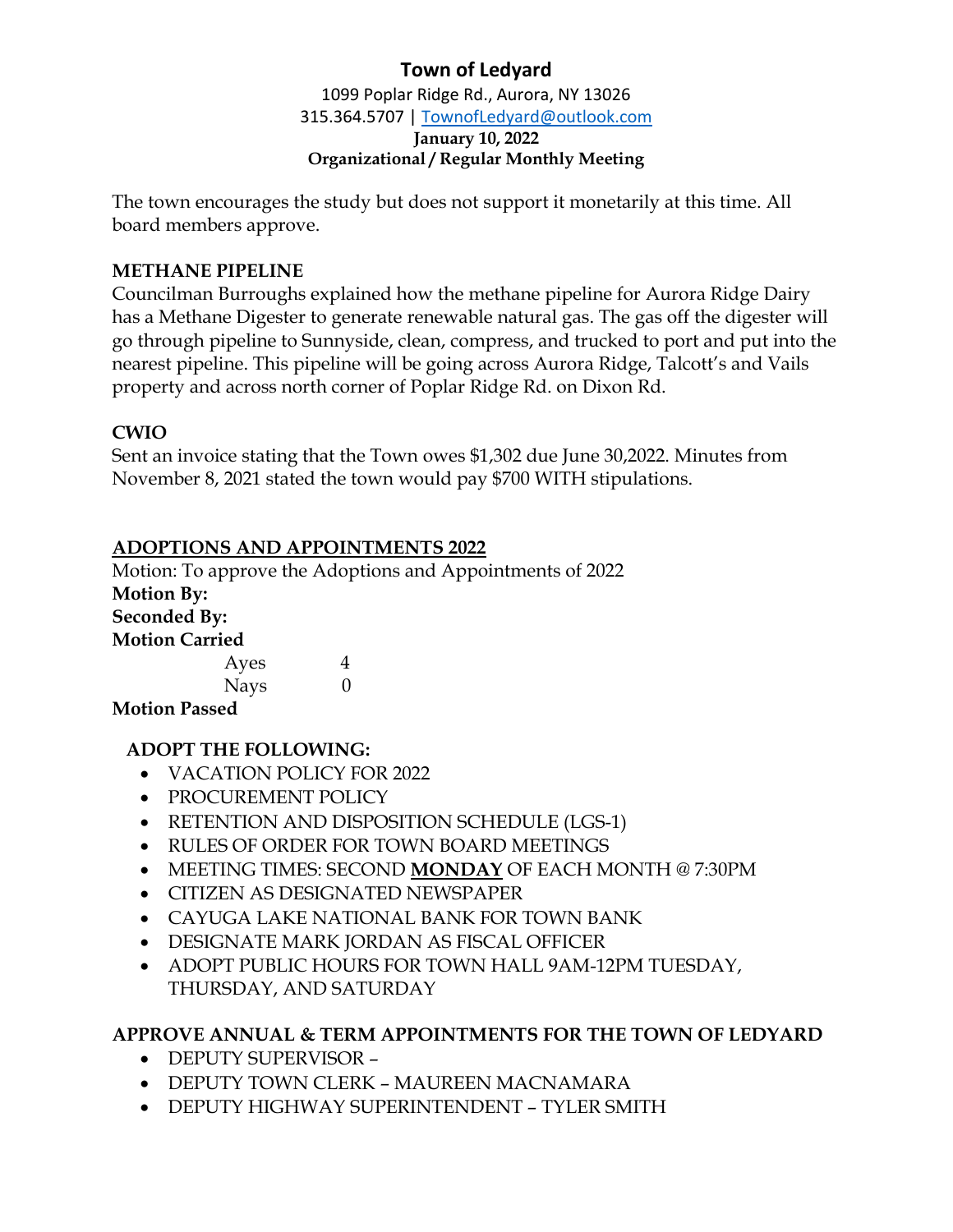1099 Poplar Ridge Rd., Aurora, NY 13026

315.364.5707 | [TownofLedyard@outlook.com](mailto:TownofLedyard@outlook.com)

#### **January 10, 2022**

#### **Organizational / Regular Monthly Meeting**

- AUDITOR OF JUSTICE DEPT. DUDLEY HAND
- ATTORNEY FOR THE TOWN OF LEDYARD GUY KROUGH
- HISTORIAN LINDA KABLEC
- COURT CLERK ERON KLIPPLE
- CODE ENFORCEMENT/ZONING OFFICER DANIEL GREEN
- BOOKKEEPER DUDLEY HAND
- DOG CONTROL OFFICER CARL COLLIER (FINGERLAKES DOG PROTECTION AGENCY)
- REGISTRAR OF VITAL STATISTICS JAMIE BAILEY
- CODE ENFORCEMENT / ZBA CLERK -JAMIE BAILEY
- TOWN REP. TO CAYUGA COUNTY PLANNING BOARD DEBBIE ROSS
- PLANNING BOARD CLERK JAMIE BAILEY
- ZBA BOARD MEMBER BILL TUTTON
- OFFICE SANITATION CHRISTINE TANNER

A Motion was made to Approve the above policies and procurement for 2022

Motion made by: Shook Seconded by: Otis Aye: 4 Burroughs, Reynolds, Shook, Otis Nay: 0 Abstain: 0 Motion: **PASSED**

Planning Board Member Jordan asked for 3 names by board member and he will call first to ask if they would like to be on the Planning Board. Mark Wilmot Scott Heinekamp

### **PLANNING BOARD**

Chairman Ross explained to board members that after speaking with CCPB that the Slocum 14 lot sub-division will be just a special permit and not a special district. They will be attending the Planning Board Meeting Wednesday.

### **JUSTICE AUDIT**

NYS Comptroller sent a letter regarding having the Justice books audited. This was done by Dudley Hand. A letter will be sent onto the comptroller stating this has been completed.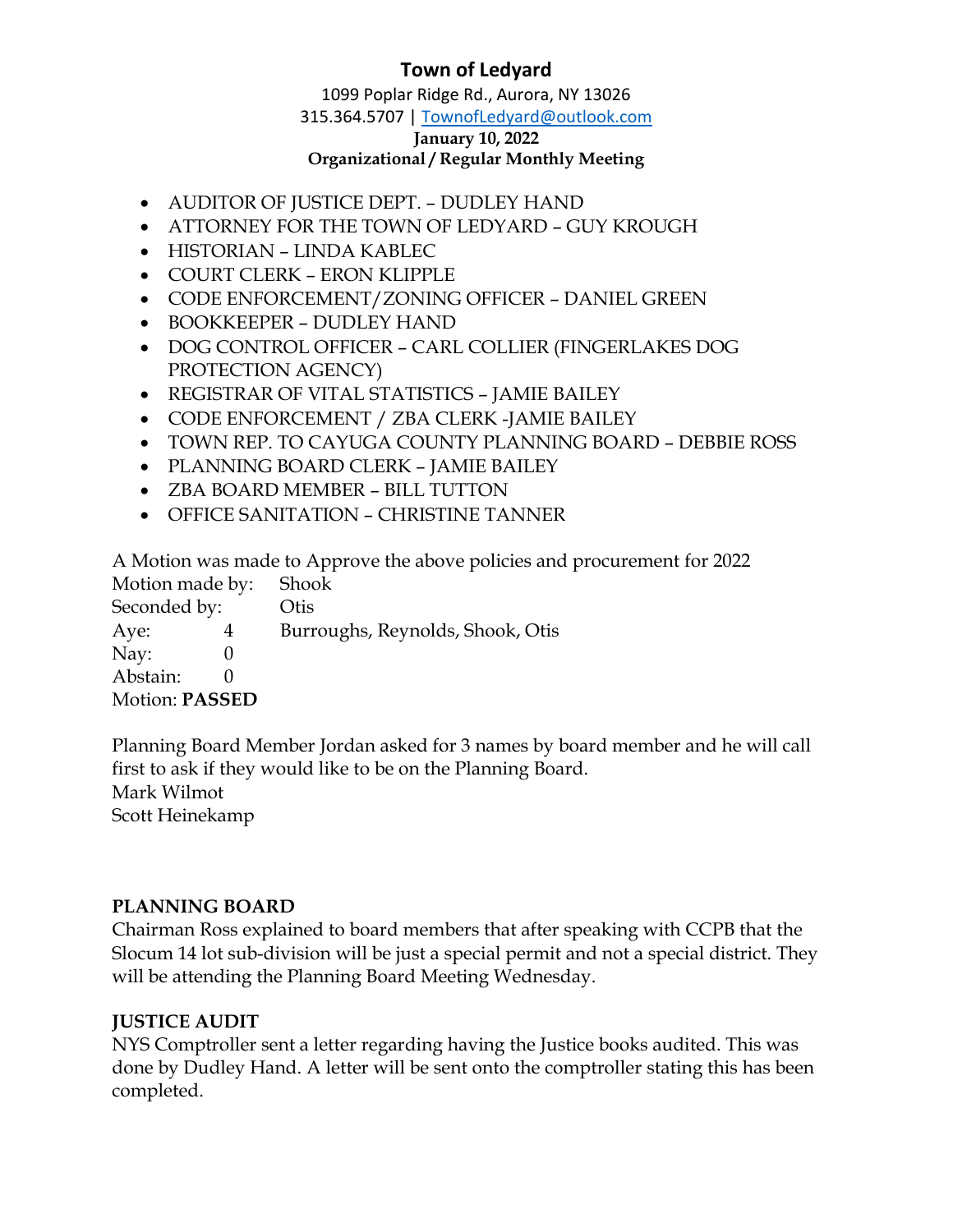1099 Poplar Ridge Rd., Aurora, NY 13026 315.364.5707 | [TownofLedyard@outlook.com](mailto:TownofLedyard@outlook.com) **January 10, 2022**

#### **Organizational / Regular Monthly Meeting**

### **TREES**

Dan Brown is logging on Carpenter Rd. The town has property that lines his current job site and stated it has a good \$20k hard wood trees that he would like to harvest. Supervisor Jordan called AOT in regard to this unique situation. Awaiting legal dept from AOT to call back.

A motion was made to have Dan Brown do logging on the town property

Motion made by Jordan

Seconded by: Burroughs

Aye: 2 Jordan, Burroughs

Nay: 3 Reynolds, Shook, Otis

Motion: **FAILED**

### **REPORTS**

A motion was made to accept the Supervisor, Code Enforcement, and Clerk report for the month of December 2021.

| Motion made by:       |  | Shook                            |
|-----------------------|--|----------------------------------|
| Seconded by:          |  | Otis                             |
| Aye:                  |  | Burroughs, Reynolds, Shook, Otis |
| Nay:                  |  |                                  |
| Abstain:              |  |                                  |
| <b>Motion: PASSED</b> |  |                                  |

### **MINUTES**

A motion was made to accept the Minutes from December 2021

| Motion made by        |               | Otis                |
|-----------------------|---------------|---------------------|
| Seconded by:          |               | Shook               |
| Aye:                  | $\mathcal{P}$ | Otis, Shook         |
| Nay:                  |               |                     |
| Abstain               | $\mathcal{D}$ | Burroughs, Reynolds |
| <b>Motion: PASSED</b> |               |                     |

### **BUDGET TRANSFERS**

| Motion to accept the transfers for 2021 budget |
|------------------------------------------------|
| Shook                                          |
| <b>Burroughs</b>                               |
| Burroughs, Reynolds, Shook, Otis               |
|                                                |
|                                                |
|                                                |
|                                                |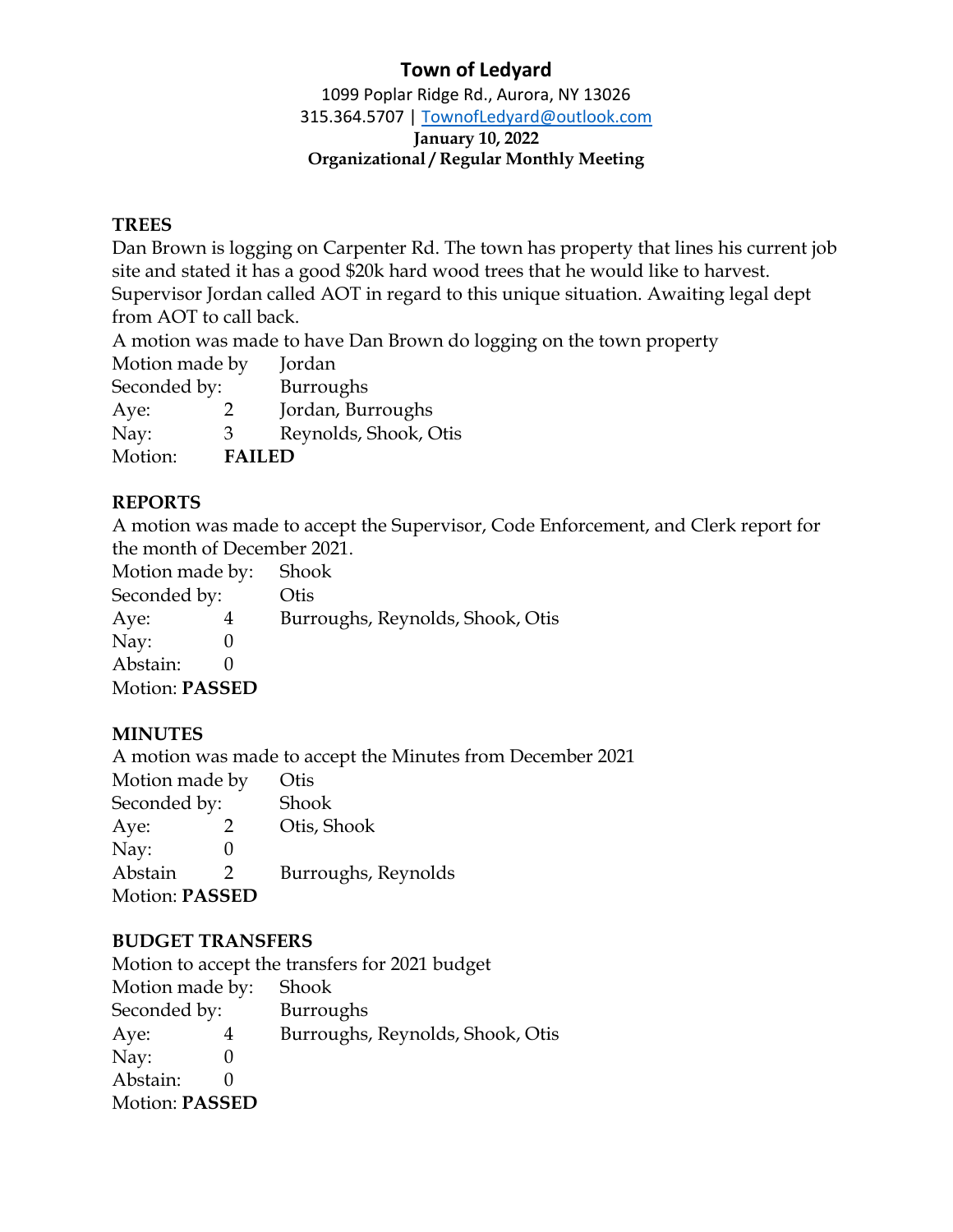1099 Poplar Ridge Rd., Aurora, NY 13026 315.364.5707 | [TownofLedyard@outlook.com](mailto:TownofLedyard@outlook.com) **January 10, 2022 Organizational / Regular Monthly Meeting**

### **HIGHWAY**

Truck had to be sent into the shop. Highway Superintendent Arnold asked that the highway dept purchase a sander for the highway truck. A quote was received for \$6,000.00

A motion was made for the Highway Superintendent to purchase the sander for the town pick up not to exceed \$6,000.00.

Motion made by: Shook

Seconded by: Reynolds Aye: 4 Burroughs, Reynolds, Shook, Otis Nay: 0 Abstain: 0 Motion: **PASSED**

### **OLD/NEW BUSINESS**

Clerk Bailey asked that the Empire passes get renewed at a discounted price of \$70/per pass and continue selling tags to residents for park entry.

### **BILLS**

| <b>ABSTRACT #01</b>                |              |                                  |
|------------------------------------|--------------|----------------------------------|
| <b>Voucher 01 - 034</b>            |              |                                  |
| Fund                               | A            | \$8,489.22                       |
|                                    | B            | \$0                              |
|                                    | $DB$         | \$18,315.62                      |
|                                    | <b>TOTAL</b> | \$26,804.84                      |
| A motion was made to pay the bills |              |                                  |
| Motion made by:                    | Shook        |                                  |
| Seconded by:                       | Otis         |                                  |
| Aye:<br>4                          |              | Burroughs, Reynolds, Shook, Otis |
| Nay:<br>0                          |              |                                  |
| Abstain:                           |              |                                  |
| <b>Motion: PASSED</b>              |              |                                  |

### **ADJOURN**

### **A motion was made to adjourn at 9:19pm**

| Motion made by: Shook |                                  |
|-----------------------|----------------------------------|
| Seconded by:          | Burroughs                        |
| Aye:                  | Burroughs, Reynolds, Shook, Otis |